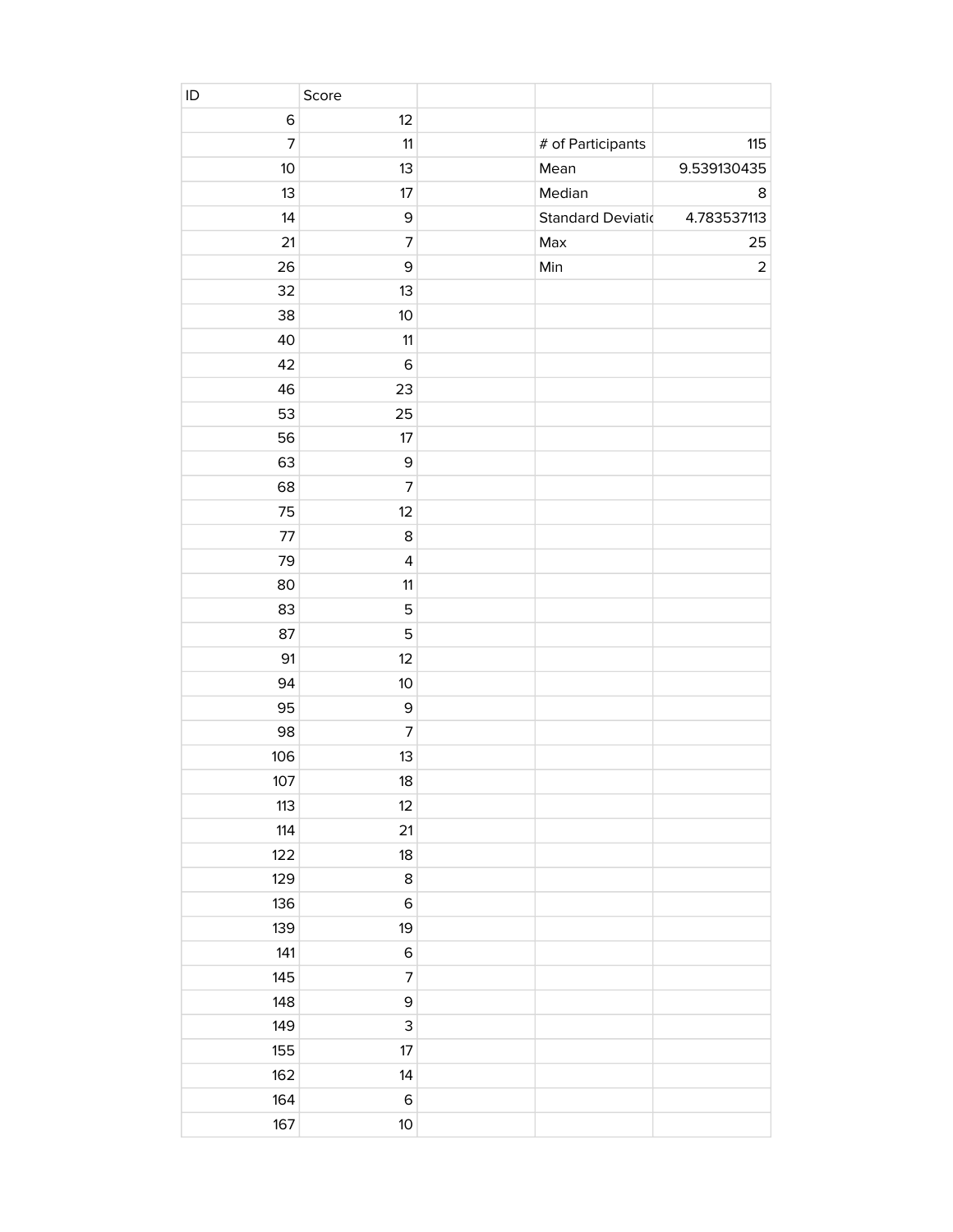| $\sf ID$ | Score                   |  |  |
|----------|-------------------------|--|--|
| 176      | $\bf 8$                 |  |  |
| 179      | 10                      |  |  |
| 180      | $\mathsf 9$             |  |  |
| 184      | 5                       |  |  |
| 194      | $\overline{7}$          |  |  |
| 204      | 13                      |  |  |
| 210      | 10                      |  |  |
| 213      | 10                      |  |  |
| 215      | $\overline{7}$          |  |  |
| 222      | 8                       |  |  |
| 223      | 8                       |  |  |
| 226      | 8                       |  |  |
| 231      | 10                      |  |  |
| 234      | 8                       |  |  |
| 236      | 5                       |  |  |
| 246      | 5                       |  |  |
| 250      | 19                      |  |  |
| 262      | $\,$ 6                  |  |  |
| 263      | $\overline{7}$          |  |  |
| 264      | 8                       |  |  |
| 265      | $\overline{\mathbf{4}}$ |  |  |
| 272      | $\overline{\mathbf{4}}$ |  |  |
| 275      | 15                      |  |  |
| 286      | $\,$ 8 $\,$             |  |  |
| 288      | $\overline{7}$          |  |  |
| 294      | $\,$ 6 $\,$             |  |  |
| 295      | 5                       |  |  |
| 297      | $\overline{7}$          |  |  |
| 303      | 11                      |  |  |
| 306      | $\mathbf 2$             |  |  |
| 308      | $\overline{\mathbf{4}}$ |  |  |
| 313      | $10$                    |  |  |
| 315      | $\overline{\mathbf{4}}$ |  |  |
| 316      | $\mathbf 5$             |  |  |
| 318      | 16                      |  |  |
| 320      | $\,$ 8 $\,$             |  |  |
| 325      | 12                      |  |  |
| 329      | $\mathsf 6$             |  |  |
| 334      | $\mathsf 6$             |  |  |
| 335      | $\,$ 6                  |  |  |
| 341      | 13                      |  |  |
| 342      | $\mathsf 6$             |  |  |